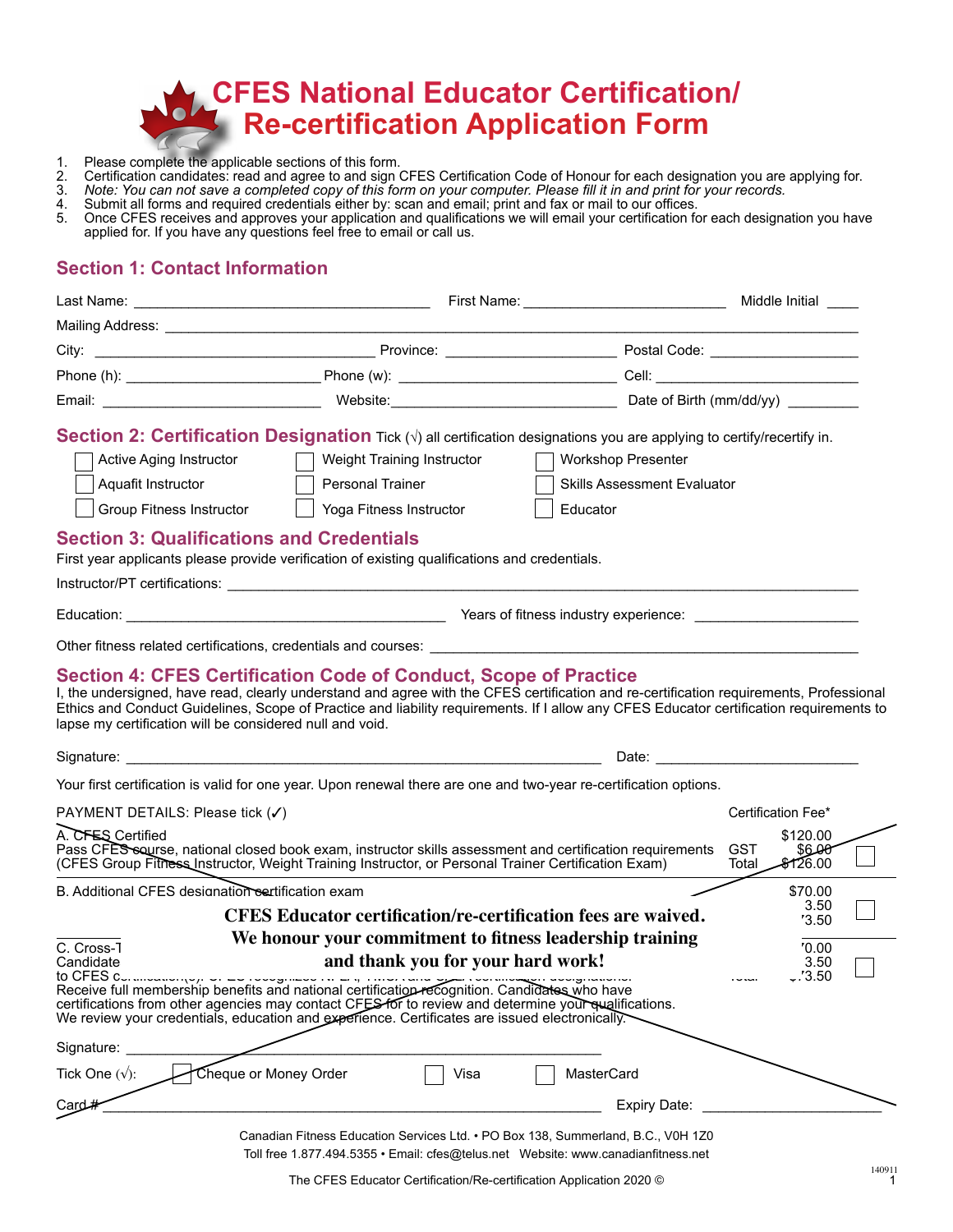

### **CFES National Educator Professional Ethics and Conduct Guidelines**

The CFES Educator's role is to teach CFES public and professional workshops and courses. The Educator will collaborate or contract with CFES in developing and presenting current and new workshops and/or courses for certification and recertification. At times the educator will approach CFES with a pre-established module or workshop to be CFES recognized for recertification credits and CFES distribution.

The individuals that could qualify to be certified by CFES to be an Educator may include *(the list is not complete)*:

- ❑ CFES Certified instructor and or personal trainer with excellent experience and professional reputation;
- □ Physical education teacher;
- ❑ College professor in related field;
- □ University student in related field;
- □ University professor in related field;
- ❑ Health and Wellness Teachers, Professors, Managers in related field;
- ❑ Fitness Program Director;
- □ Fitness Club Manager.

As a CFES Educator, I will be expected to meet the following guidelines:

#### **Personal Attributes**

- □ Have an interest, enthusiasm and commitment to excellence in education and training;
- □ Promote positive thinking and enthusiasm about people and their potential to learn;
- ❑ Develop and maintain credibility, sincerity with the students, peers, and the fitness community;
- ❑ Maintain good records;
- ❑ Knowledgeable in the subject matter;
- ❑ Demonstrate self-motivation and be able to motivate others;
- □ Possess good time management, planning and organizational skills;
- ❑ Excellent communication skills, encouraging effective two-way communication (speaking and listening);
- ❑ Have dedicated time to carry out my role, including availability to my audience outside of the course or class session for questions, feedback, and concerns;
- □ Possess self-confidence, poise, patience, and a healthy self-image;
- ❑ Be personable in order to establish and maintain positive mutual working relationships;
- ❑ Be flexible and able to alter plans and directions in a manner which assists people in moving toward their goals;
- □ Value each student as a unique individual;
- □ Be perceptive of individual differences in learning, possess the ability to diagnose when students have difficulties, and assist those students in obtaining understanding and success;
- ❑ Be a realistic role model, aiming to demonstrate balance; express honesty, integrity and core values;
- ❑ Perform evaluations and mark without bias, conflict of interest, self-gains or vested interest in the outcome.

# **Communication Skills**

- Possess the skill, knowledge, and ability to communicate well with students;
- □ Clarify and present the information in a succinct and meaningful manner;
- □ Provide an atmosphere that is learning centered, welcoming, caring, supportive and professional;
- ❑ Use positive motivation to create enthusiasm and interest in the minds of the students;
- ❑ Respect the privacy and confidentiality of all students;
- ❑ Use effective body language supported by verbal skills, creating a long lasting impression in the minds of the students;  $\Box$  Ability to maintain the volume, tone and rhythm of the voice during the workshop;
- ❑ Use open communication in order to create dialogue rather than a monologue;
- □ Respect professional boundaries regarding appropriate and acceptable language, touching, overall conduct and promotion of programs;
- ❑ Understand that swearing, sexual oriented body or verbal language; being untruthful; encouraging gossip; economic maneuvering in sales and copyright infringements are examples of unprofessional or inappropriate conduct.

### **Technical Skills**

- ❑ Have the skill, knowledge, confidence, and ability in the subject matter that you are presenting;
- □ Demonstrate a working knowledge and understanding of the CFES model, mission, direction, and focus, following CFES professional ethics and conduct guidelines for all modules;
- □ Possess the ability to determine and work with differing styles of student learning and abilities;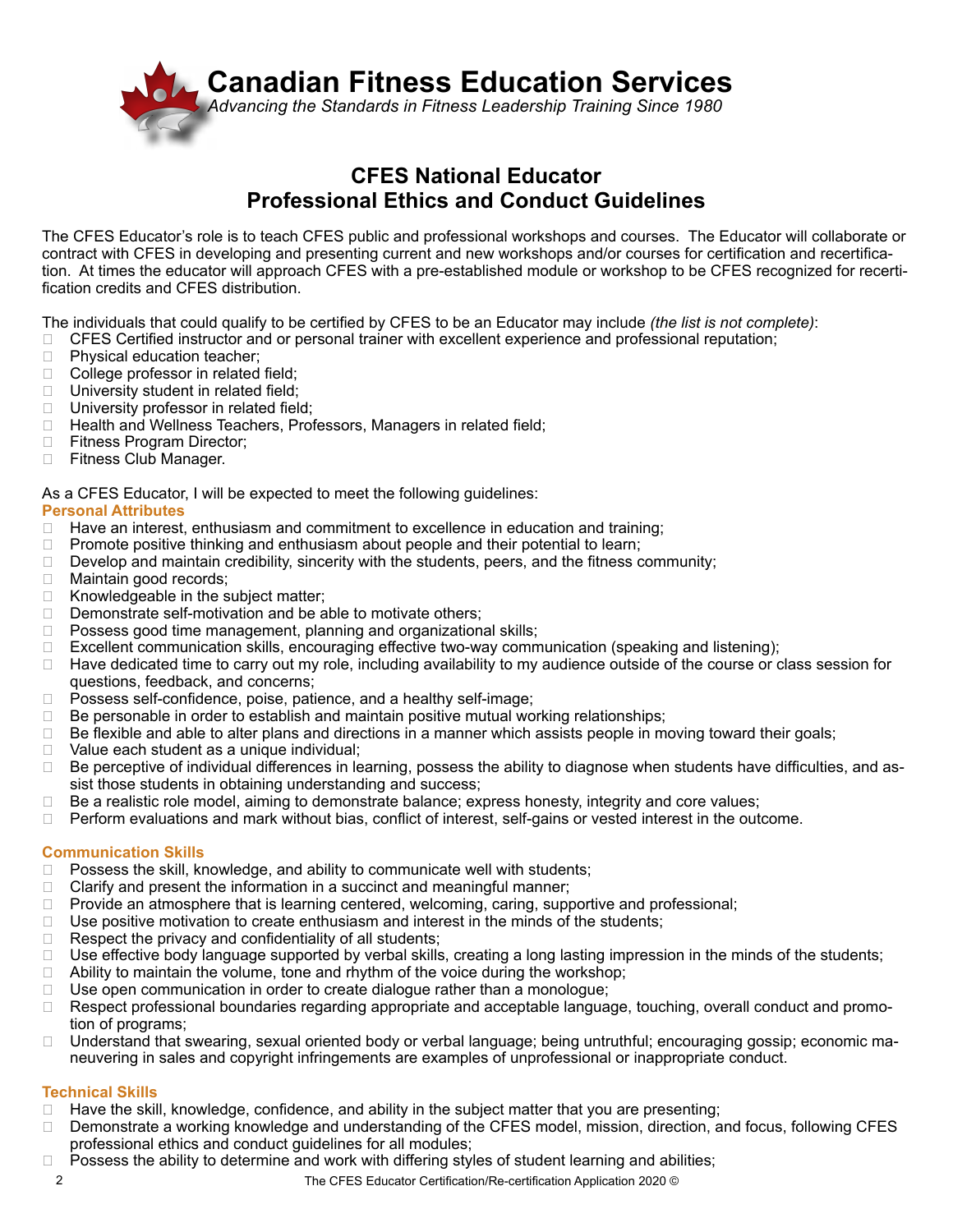- ❑ Evaluate the student's current level of competency in learning, listening, and retention;
- □ Provide feedback and encouragement that will enhance and promote future growth and professional and/or personal development in the student;
- ❑ Be up to date with all the latest teaching aids like computers, video conferencing, use of internet, etc;
- ❑ Be aware of "best practice" in the industry and understand the importance of maintaining the standards of CFES;
- $\Box$  Keep records of all evaluations and test results and document the results appropriately, concisely, and clearly;
- $\Box$  Provide the education within the module's professional scope of practice (see below);

### **For Certification Consistency and Program Effectiveness:**

- □ Assess the audience's current level of competency and knowledge base;
- □ Determine the needs of the audience;
- ❑ Set clear expectations, learning objectives, and learning outcomes for the module;
- ❑ Plan your format and delivery;
- □ Present research based information and try to answer each student inquiry with honesty. If the answer is not known seek it out for the student;
- □ Present with passion for the subject matter, mixing academics with practical examples;
- □ Provide visual, auditory and kinesthetic teaching instead of purely lecturing. Include activities and group involvement wherever possible;
- □ Provide fair judgment, professionalism, and expertise at all times;
- ❑ Give feedback and set goals for future growth and development;
- ❑ Objectively mark and evaluate;
- ❑ Consistently follow the marking criteria as outlined for the educator for national consistency;
- □ Approve the certification of that student for CFES documentation;
- ❑ Be the ambassadors of CFES certification, maintaining and upholding our national credibility and professional reputation as a standard of excellence;
- ❑ Be confident CFES certified leaders leaving your programs are employable;
- ❑ Read more specific details re certification delivery standards in CFES Presenter and Educator Hanbook of Policies, Procedures and Protocols.

#### **For Safety:**

- $\Box$  Have all students fill out a PAR-Q prior to engaging in the module;
- $\Box$  All students must be cleared to participate in the module, especially if the module is activity based;
- □ Provide education within your CFES professional scope and standard of practice (see below);
- ❑ Maintain a current CPR-A minimum and Standard or Emergency First Aid certifications or equivalent and retain annual liability insurance;
- $\Box$  Understand the emergency procedures of the establishment where you are teaching;
- ❑ Know the location of the First Aid Room/Equipment and where the emergency exits are located where you are teaching;
- ❑ Always have discussions and provide professional feedback in private whenever possible;
- ❑ Always try to provide feedback in a positive manner, however should disappointment, anger, frustration, or violence ensue, remove yourself from the situation and get help. Notify the supervisor or call 9-1-1 if applicable.

### **For Professional Credibility:**

- ❑ Respect individuality and equality of students;
- ❑ Promote honesty of feedback, originality of each student, and give credit where credit is due;
- □ Uphold a professional image through conduct and appearance;
- ❑ Maintain CFES recertification standards presented in the CFES Presenter and Educator Handbook;
- ❑ CFES Employability Standard: Be open to welcoming back a certified leader from your program, who was deemed "not employable" by an agency where they were hired to work. Invite them to register for your practicum or mentorship program where they will continue to practice until it is agreed they are ready to re-do their SAE.
- □ Maintain CFES Educator recertification requirements;
- ❑ Advance CFES Educator certification: add credentials, attend programs, events; network with professionals;
- ❑ Keep up to date with exercise trends, safety, new programs, techniques, and current research;
- ❑ Have regular evaluations of your own education and teaching skills, abilities and conduct from participants, peers and supervisors.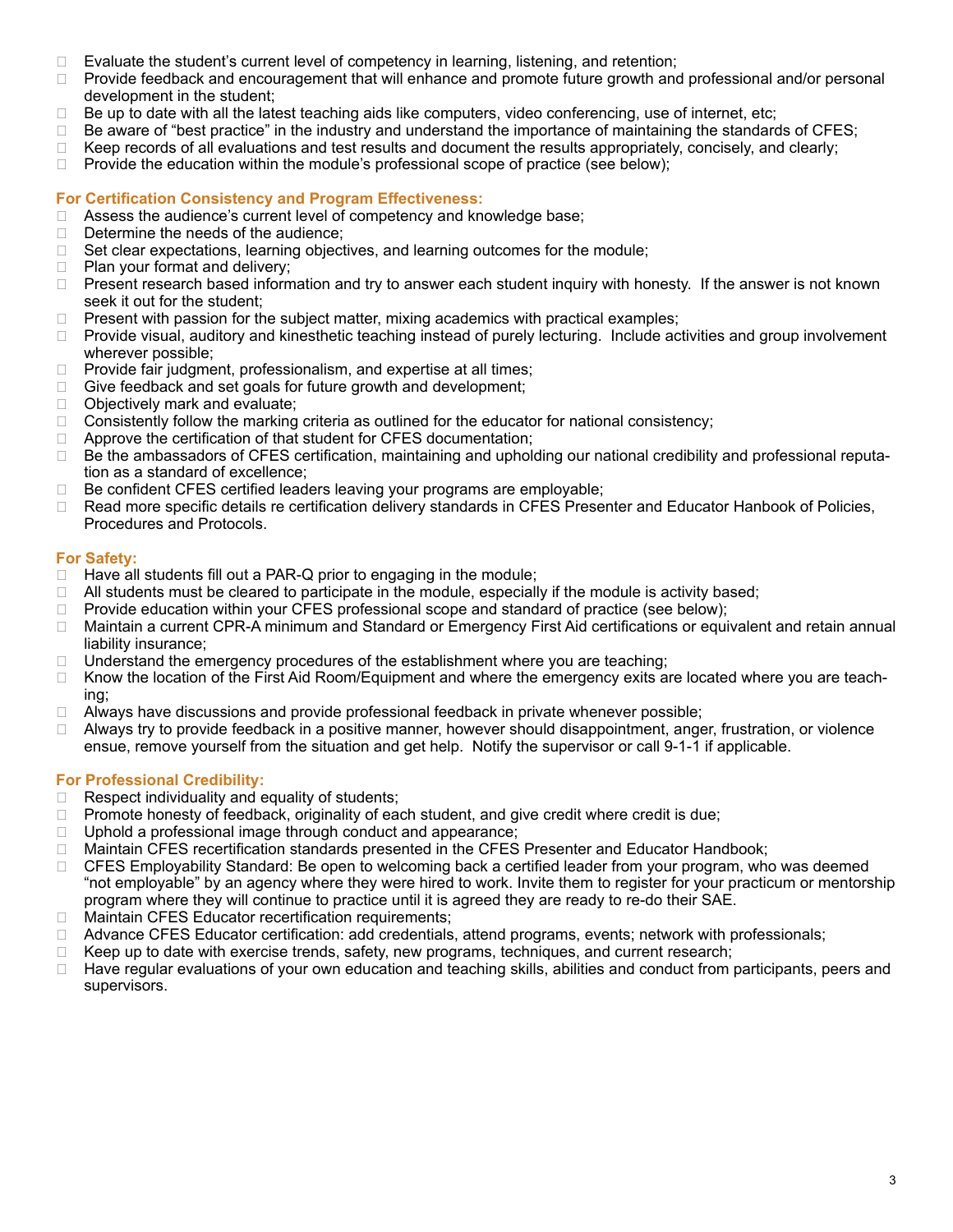## **CFES Educator Scope of Practice**

The CFES Educator Certification is meant to teach CFES modules and professional workshops. Some of the workshops may be shorter in length (i.e. re-certification workshops), however most Educators will be responsible for teaching the various CFES certification modules. The Educator will collaborate or contract with CFES in developing and presenting new workshops or they will come to CFES with a pre-established workshop to be CFES recognized for recertification credits and CFES distribution.

❑ When instructing, the Educator must insure that all students have a clear PAR-Q. Apparently healthy teens or adults are those students who have been cleared by a qualified health professional (e.g. medical doctor) for unrestricted physical activity using a PAR-Q, PAR Med-X, or PARmed-X for Pregnancy screening tools. This is especially important when the workshop is activity based. The Educator may also decide to issue an informed consent to the participants.

### **The Educator will:**

- □ Provide education to other fitness professionals and the general public;
- ❑ Facilitate the CFES certification modules and re-certification workshops;
- ❑ Either free lance (setting up CFES certification modules and re-certification workshops in own or rented space), contract to an organization to offer and or manage their CFES certification modules and recertification, or work as an employee to teach modules or CFES recertification programs as part of their job description.
- ❑ Be welcome to be a part of CFES Speaker Bureau;
- □ Value each student as a person;
- ❑ Provide knowledge, advice, and resources to the student in order to enhance their learning experience;
- □ Provide guidance, motivation, emotional support, and role modeling;
- □ Assess a student's level of competency and expertise in the CFES module by properly using the marking tools provided;
- ❑ Use objectivity when marking, use the standards of excellence to base your marking, and specifically follow the marking protocol outlined in each module;
- ❑ Maintain and uphold the standards of excellence and the credibility of the CFES certification model by using fair judgement, professionalism, and expertise at all times;
- □ Provide feedback on the student's performance and set goals for future growth and development;
- ❑ Evaluate students to ensure that they achieve the performance standards and the competencies as outlined by CFES;
- □ Approve the certification of that student. In doing so, the educator must be able to state that the student has met all of the course and certification exit criteria as presented in detail in the CFES Presenter and Educator Hanbook of Policies, Procedures and Protocols.

### **Liability Insurance and the Fitness Professional**

### **Who needs liability insurance?**

As a fitness professional, you have a professional responsibility to operate within your scope of practice and to protect yourself from the possibility of a law suit. While a law suit is only credible if there is intentional misconduct or negligence on the part of the educator which results in damage or loss to the student, it is prudent for educators to be covered personally or through their employer. Because most Educators are working fitness professionals, most will already carry some form of insurance. It is important to discuss your various roles with the insurance company to ensure that all responsibilities are covered.

### **Procedures to Protect Against a Negligence Suit**

### **Liability**

□ Refers to the responsibility to provide services in a reasonable, prudent manner in accordance with current professional standards.

#### **Negligence**

□ Refers to the failure to act as a reasonable and prudent person would under similar circumstances. Negligence is carelessness, inattention, disregard, inadvertence or oversight that was accidental but avoidable.

### **Certification**

- □ Become certified as an Educator through a provincially and nationally recognized organization like CFES;
- ❑ Become certified in CPR and Fitness First Aid. Know emergency procedures for the facility and where the first aid kit is kept;
- ❑ Stay current and up to date through continuing education. CFES offers certified members access to an online magazine, articles, videos, networking blogs; online store for equipment, education and recognized variety of re-certification workshops, courses and development through three levels of certification;
- □ Subscribe to a professionally recognized magazine or journal to keep up on current literature.